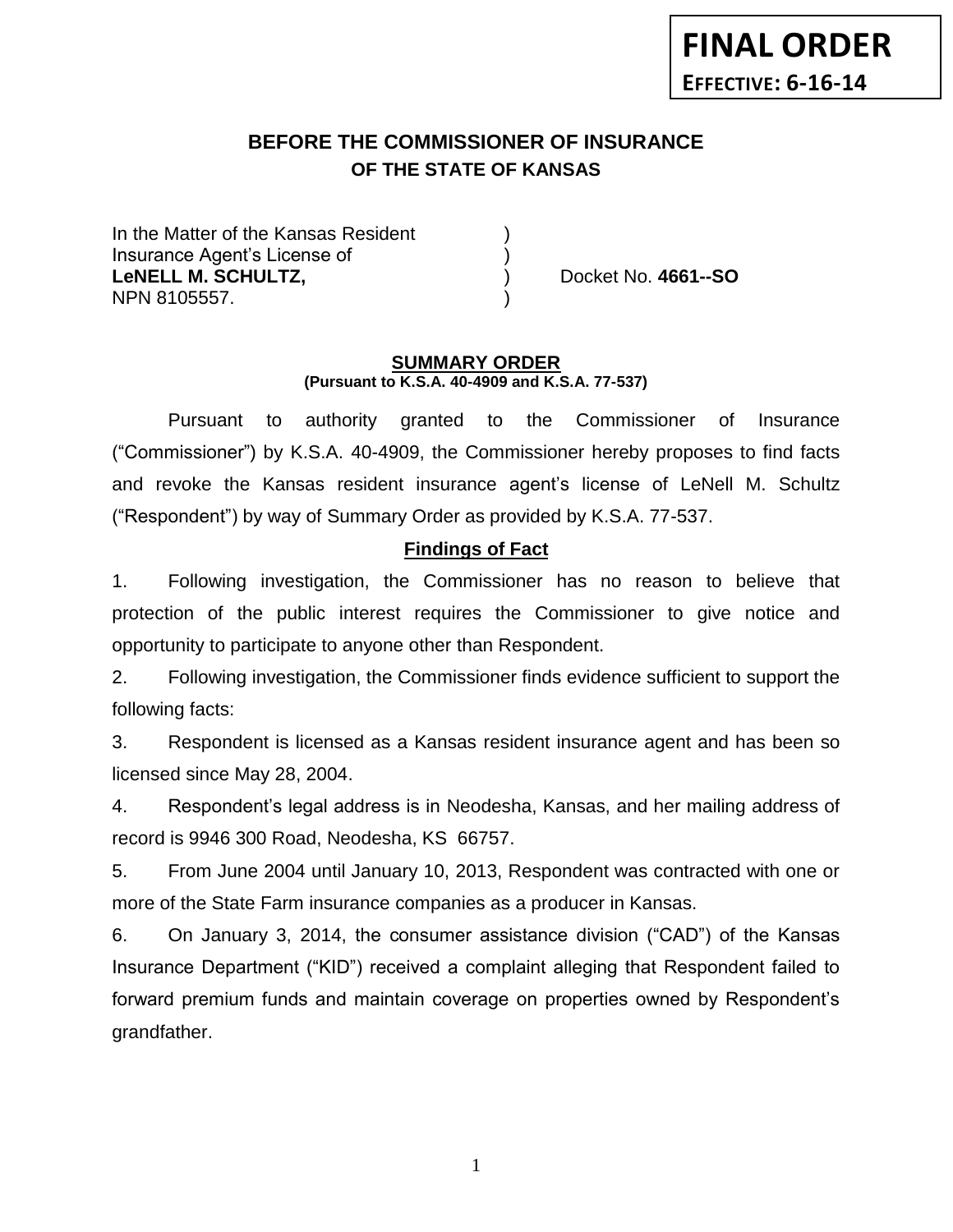7. By letter of February 13, 2014, mailed to Respondent's address of record, a CAD representative asked Respondent to provide her written response to the complaint within 15 days.

8. The representative mailed a second request on March 11, 2014.

9. To date, Respondent has not replied, and neither letter has been returned.

10. By letter dated May 8, 2014, counsel for KID summarized the foregoing facts and invited Respondent to reply by the close of business on May 23, 2014, if she disputed the foregoing statements of fact.

11. To date, Respondent has not replied and the letter has not been returned; thus the facts are deemed undisputed.

# **Applicable Law**

12. K.S.A. 40-4909(a) provides, in relevant part:

"The commissioner may deny, suspend, revoke or refuse renewal of any license issued under this act if the commissioner finds that the applicant or license holder has . . .

(8) Used any fraudulent, coercive, or dishonest practice, or demonstrated any incompetence, untrustworthiness or financial irresponsibility in the conduct of business in this state or elsewhere." K.S.A. 2013 Supp. 40- 4909(a).

13. In addition, the Commissioner may revoke any license issued under the Insurance Agents Licensing Act if the Commissioner finds that the interests of the insurer or the insurable interests of the public are not properly served under such license. K.S.A. 2013 Supp. 40-4909(b).

14. "Any action taken under this section which affects any license or imposes any administrative penalty shall be taken only after notice and an opportunity for hearing conducted in accordance with the provisions of the Kansas administrative procedures act." K.S.A. 2013 Supp. 40-4909(c).

# **Conclusions of Law**

15. The Commissioner has jurisdiction over Respondent as well as the subject matter of this proceeding, and such proceeding is held in the public interest.

16. The Commissioner finds that Respondent's license may be, and should be, revoked pursuant to K.S.A. 40-4909(a)(8) because Respondent demonstrated a lack of trustworthiness by failing repeatedly to respond to CAD's inquiry.

2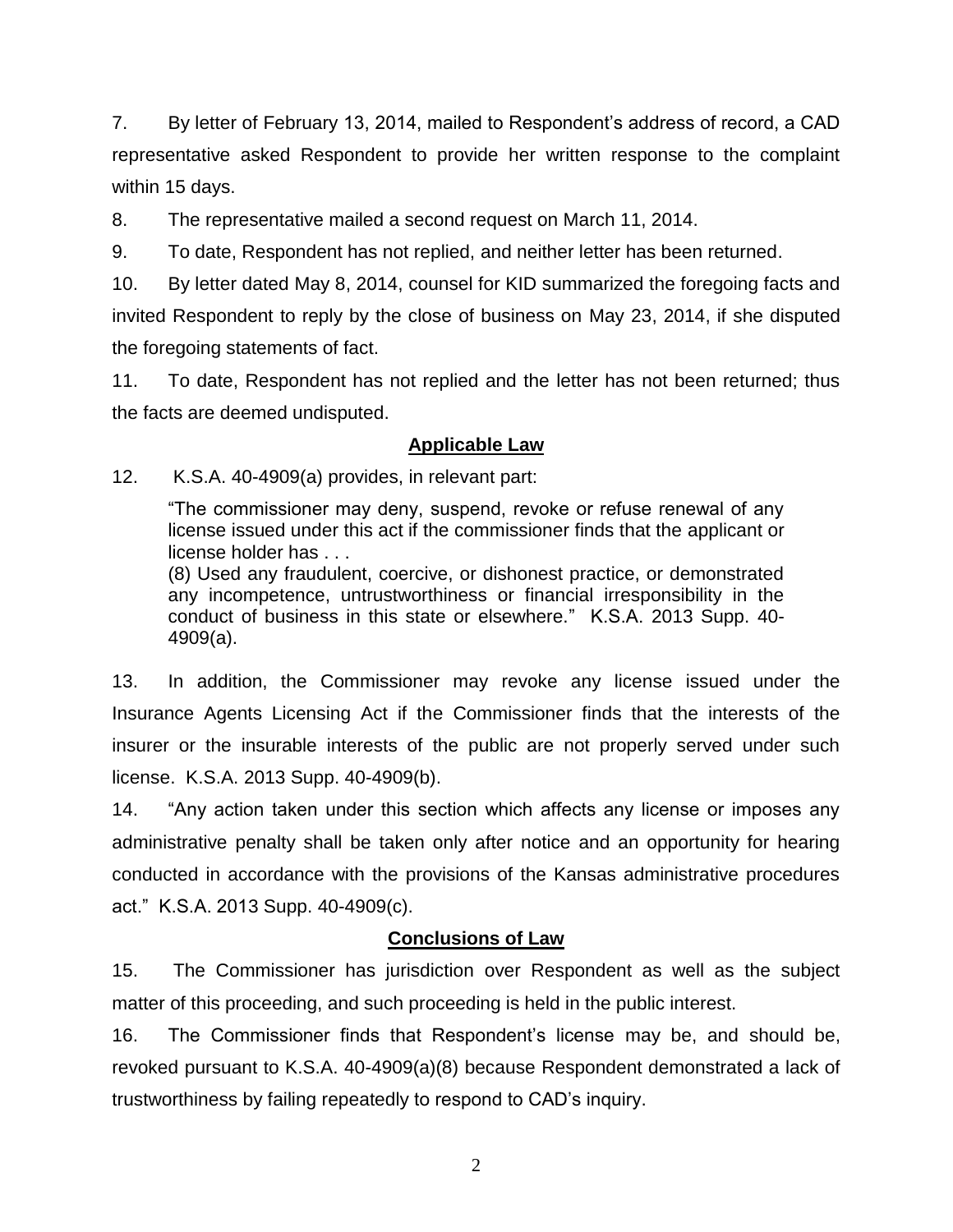17. Further, the Commissioner concludes that Respondent's license may be revoked pursuant to K.S.A. 40-4909(b) because it is not serving the interests of insurers or the insurable interests of the public.

18. Based on the facts and circumstances set forth herein, it appears that the use of summary proceedings in this matter is appropriate, in accordance with the provisions set forth in K.S.A. 77-537(a), in that the use of summary proceedings does not violate any provision of the law, the protection of the public interest does not require the KID to give notice and opportunity to participate to persons other than Respondent, and after investigation, KID believes in good faith that the allegations will be supported to the applicable standard of proof.

#### **Policy to be Served**

Before issuing an insurance agent license, the Commissioner must determine that the applicant is qualified and has not committed any act that would be grounds for denial, suspension, or revocation. K.S.A. 40-4905(b). Further, the Commissioner may revoke any license issued under the Insurance Agents Licensing Act if the Commissioner finds that the interests of the insurer or the insurable interests of the public are not properly served under the license. The following action is appropriate to promote the security and integrity of the insurance business and protect insurance consumers by licensing, or continuing to license, persons or entities to sell, solicit, or negotiate insurance in the State of Kansas only if their conduct indicates they are both qualified and trustworthy.

**THE COMMISSIONER OF INSURANCE THEREFORE ORDERS** that the Kansas resident insurance agent's license of **LeNELL M. SCHULTZ** is hereby **REVOKED**, and **LeNELL M. SCHULTZ** shall **CEASE and DESIST** from the sale, solicitation, or negotiation of insurance, doing any act toward the sale, solicitation, or negotiation of insurance, and/or receiving compensation deriving from the sale, solicitation, or negotiation of insurance in Kansas or on Kansas risks through business conducted on and after the effective date of this order.

3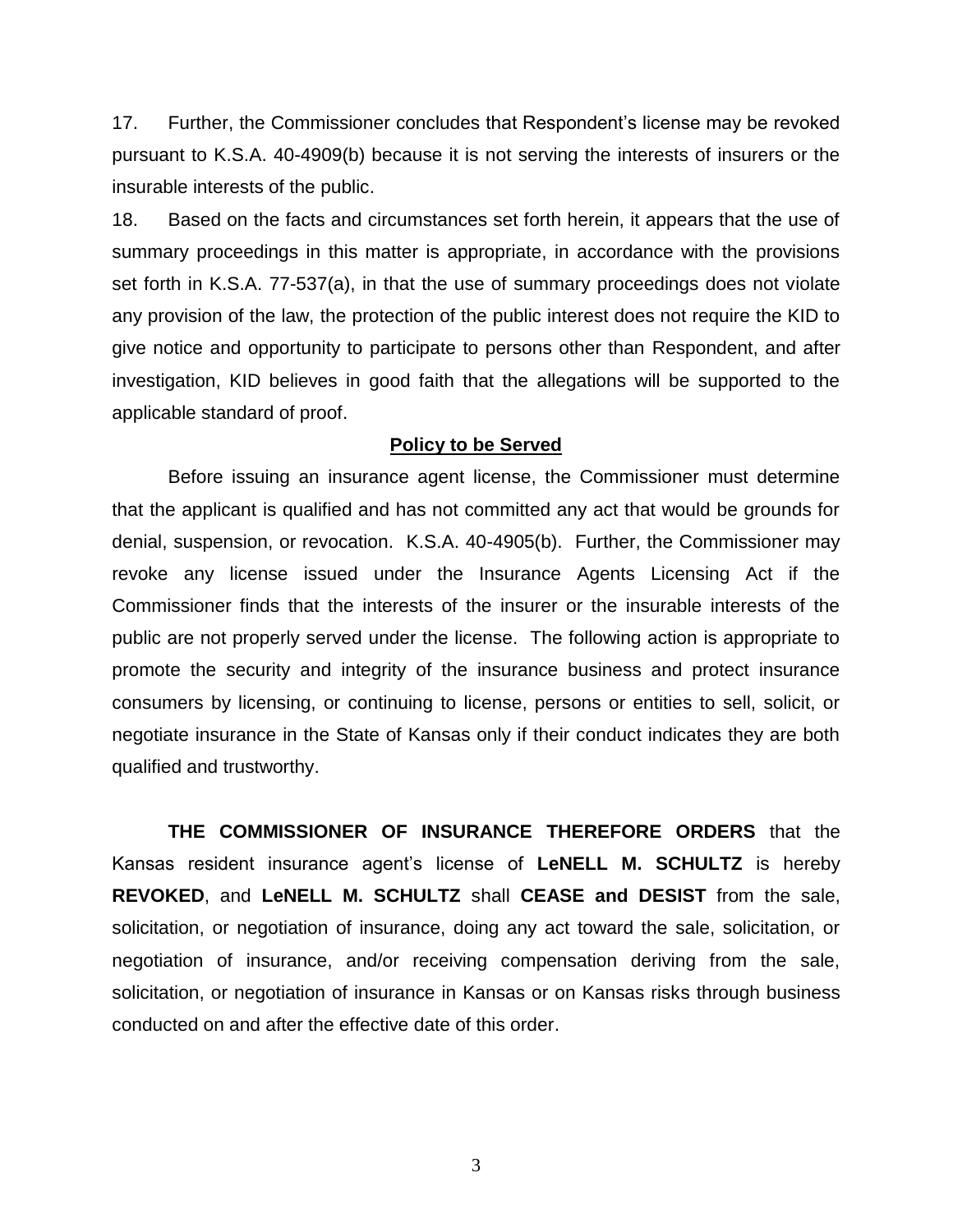**It is further ordered,** pursuant to KSA 77-415(b)(2)(A), that this order is designated by KID as precedent.

# **IT IS SO ORDERED THIS \_\_28th\_\_ DAY OF MAY 2014, IN THE CITY OF TOPEKA, COUNTY OF SHAWNEE, STATE OF KANSAS.**



\_/s/ Sandy Praeger\_\_\_\_\_\_\_\_\_\_\_\_\_\_\_\_ Sandy Praeger Commissioner of Insurance

BY:

/s/ John Wine John Wine General Counsel

# **NOTICE OF RIGHTS TO HEARING AND REVIEW**

**Within fifteen (15) days of the date of service of this Summary Order, Respondent** may submit a written request for a hearing pursuant to K.S.A. 77-537 and K.S.A. 77-542. Any request for a hearing should be addressed to the following:

John Wine, General Counsel Kansas Insurance Department 420 S.W.  $9<sup>th</sup>$  Street Topeka, Kansas 66612

If a hearing is requested, the Kansas Insurance Department will serve notice of the time and place of the hearing and information on procedures, right of representation, and other rights of parties relating to the conduct of the hearing.

**If a hearing is not requested in the time and manner stated above, this Summary Order shall become effective as a Final Order upon the expiration of time for requesting a hearing.** In the event Respondent files a Petition for Judicial Review, pursuant to K.S.A. 77-613(e), the agency officer to be served on behalf of the Kansas Insurance Department is

John Wine, General Counsel Kansas Insurance Department 420 S.W.  $9<sup>th</sup>$  Street Topeka, Kansas 66612